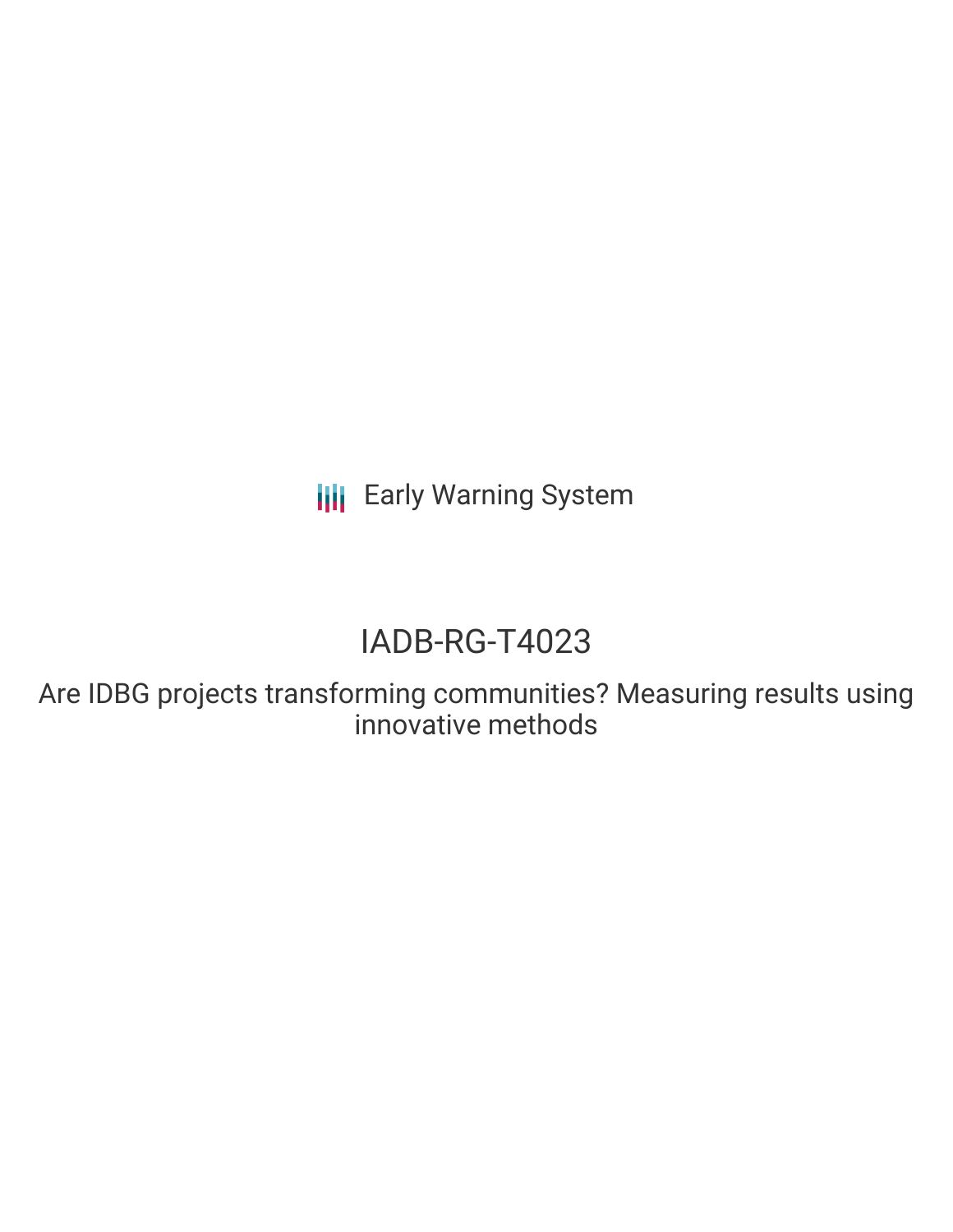

## Early Warning System Are IDBG projects transforming communities? Measuring results using innovative methods

#### **Quick Facts**

| <b>Countries</b>               | Belize, Costa Rica, El Salvador, Guatemala, Haiti, Honduras, Malawi, Mexico, Nicaragua, Panama |
|--------------------------------|------------------------------------------------------------------------------------------------|
| <b>Financial Institutions</b>  | Inter-American Development Bank (IADB)                                                         |
| <b>Status</b>                  | Approved                                                                                       |
| <b>Bank Risk Rating</b>        | U                                                                                              |
| <b>Voting Date</b>             | 2021-12-16                                                                                     |
| <b>Borrower</b>                | Regional                                                                                       |
| <b>Sectors</b>                 | Climate and Environment, Law and Government, Technical Cooperation                             |
| <b>Investment Type(s)</b>      | <b>Advisory Services</b>                                                                       |
| <b>Investment Amount (USD)</b> | $$0.09$ million                                                                                |
| <b>Project Cost (USD)</b>      | \$0.90 million                                                                                 |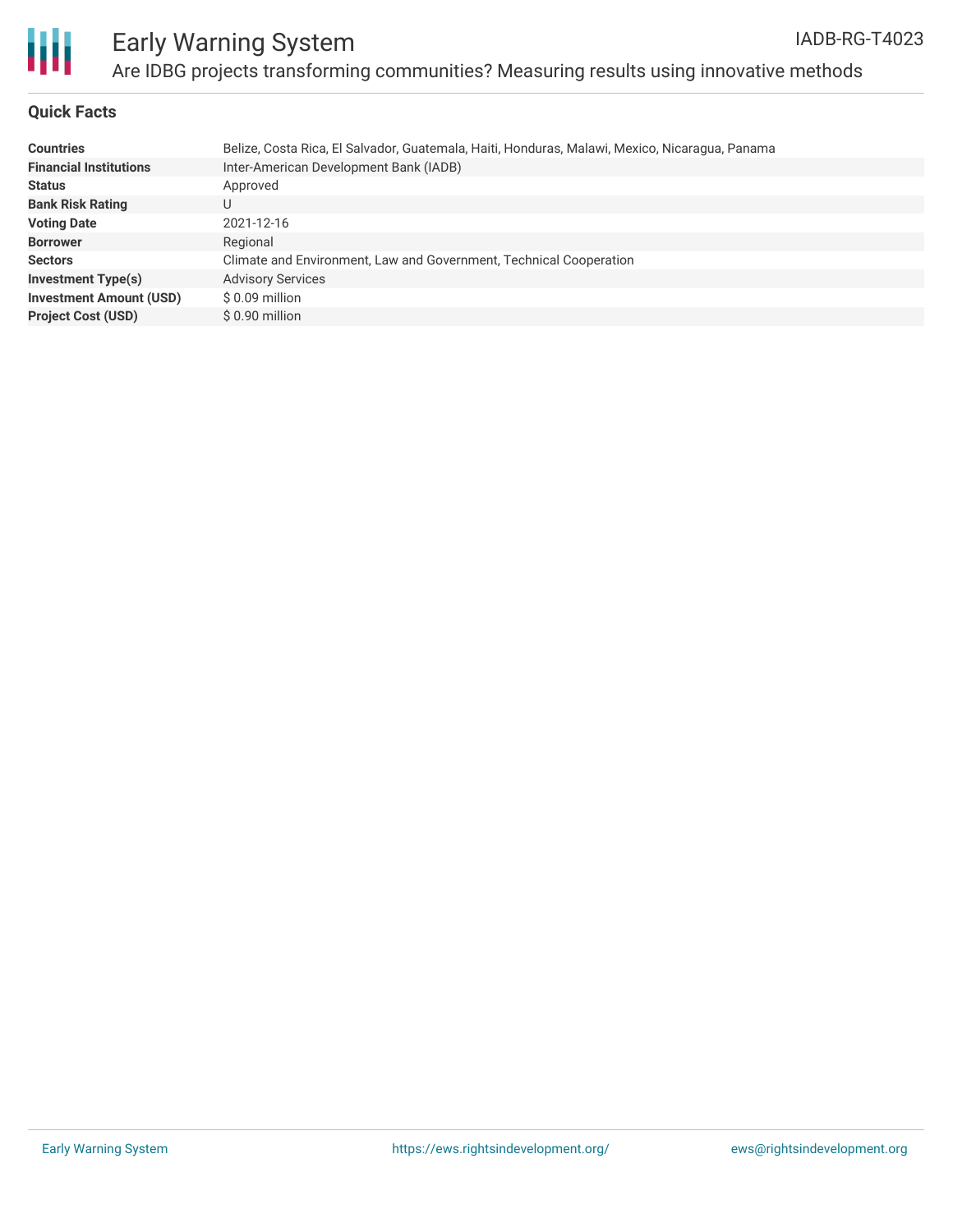

### **Project Description**

This Technical Cooperation (TC) will complement IDBG's efforts to systematically measure the results of the Bank's operations in the areas of poverty reduction, gender equality, including female employment, and climate change. Improvements in these three areas have proven to lead to economic growth and increased standards of living. Hence, increasing the effectiveness of IDBG's projects in such areas will contribute to achieve this goal in Central America, Haiti, Mexico, Panama and the Dominican Republic (CID) countries. This TC will provide additional measures on the results of IDBG operations at a narrow geographical level in CID communities by leveraging data sources that link existing survey data and satellite imagery using machine learning. This analysis will provide a more holistic assessment of the positive externalities generated in those areas where IDBG interventions are located.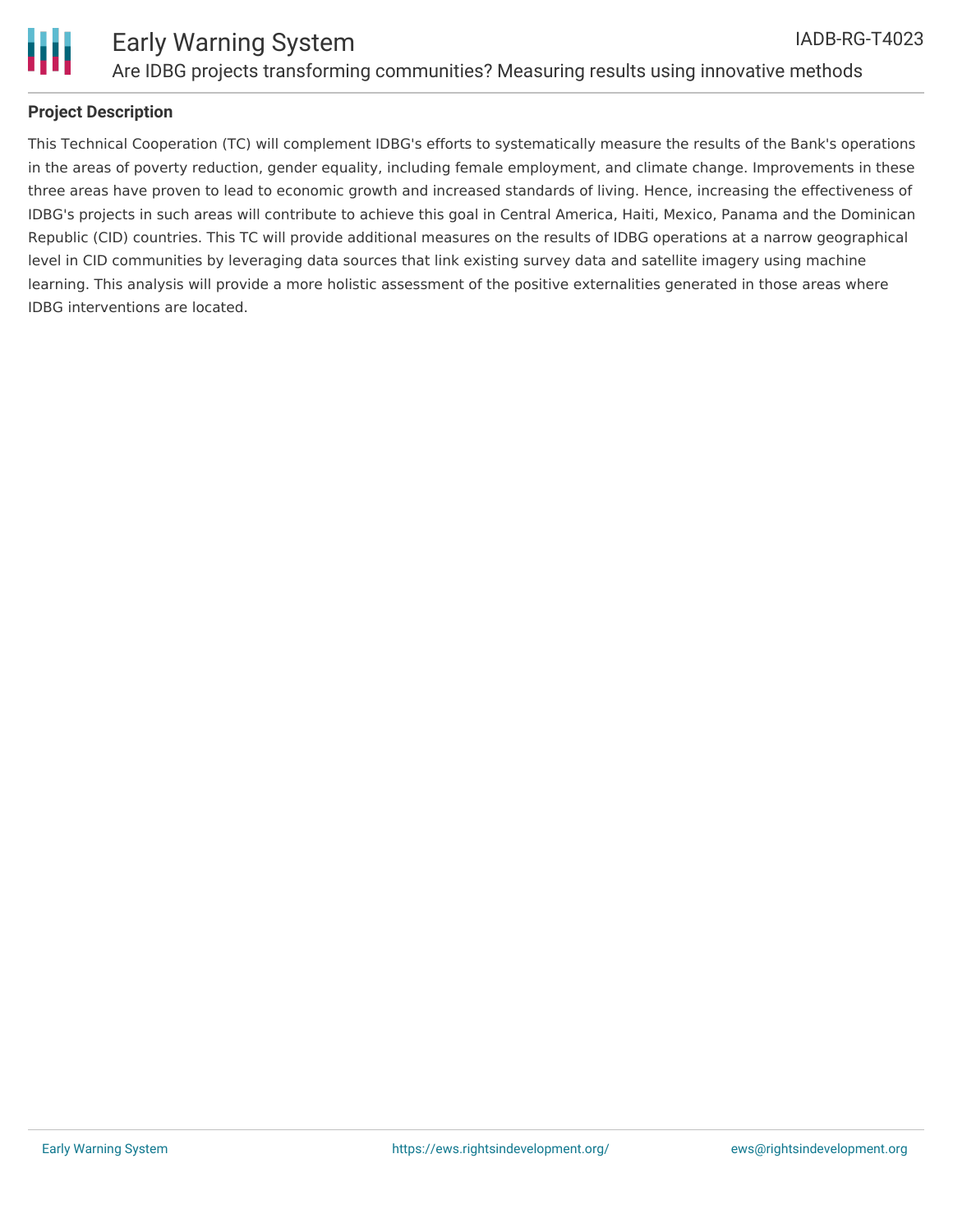

#### Early Warning System Are IDBG projects transforming communities? Measuring results using innovative methods IADB-RG-T4023

#### **Investment Description**

• Inter-American Development Bank (IADB)